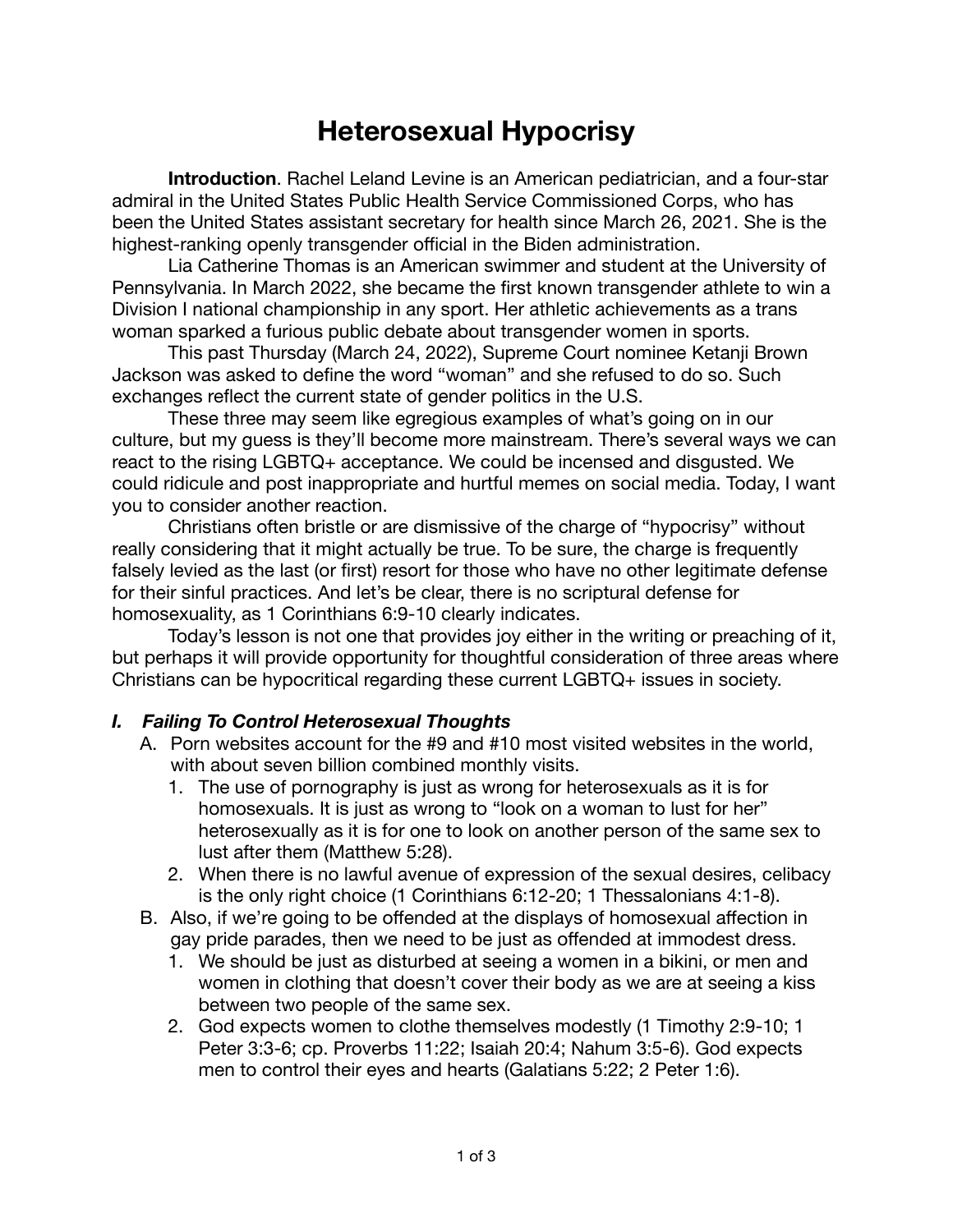### *II. Making Allowances For Premarital And Extramarital Sin*

- A. Let's face it: Homosexuality isn't the cause of illegitimate births. And we don't need statistics to tell us that sexual diseases are contracted more often by premarital heterosexual promiscuity than by the homosexual version of the same. Trumpeting 1 Corinthians 6:9-10 to condemn homosexuality while ignoring or minimizing what it says about fornication (sex with someone to whom one is not married) is hypocritical.
	- 1. Many who call themselves "Christians" no longer teach or even expect their adolescent children to keep themselves pure for their future spouses, and they even make allowances and provisions for them to commit fornication.
	- 2. "Boys will be boys" or "men will be men" or their female equivalents, are nothing more than excuses for sin. Please hear and heed the Word of God (Romans 13:13-14). We can't ignore, minimize, or excuse unrighteousness premarital expressions of sexuality.
- B. God placed the rightful expression of human sexual desires within heterosexual marriage (1 Corinthians 7:1-5). This means that we have the ability to control our desires until they can be lawfully expressed within heterosexual marriage.
	- 1. But, while many "Christians" correctly condemn the expression of homosexual desires in or out of marriage, they give little attention (let alone condemnation) to the unlawful gratification of heterosexual desires either in or out of marriage.
	- 2. This is hypocritical. If we're going to require celibacy of homosexuals because there is no lawful way for them to indulge their desires, then we must also be willing to practice heterosexual celibacy when we are not in a position to gratify them scripturally (Hebrews 13:4).

#### *III. Advocating Divorce For Unscriptural Causes*

- A. It is hypocritical to decry "the desecration of the sanctity of marriage the way God intended it" relative to homosexual marriages while disregarding His laws for heterosexual marriage by divorcing "for any cause at all" (Matthew 19:3).
- B. God instituted marriage for one man and one woman for life (Genesis 2:24) not until we "grow apart" or "fall out of love." God hates divorce (Malachi 2:16), and there are only two righteous ways for a marriage to end: death (Romans 7:2-3) and adultery (Matthew 5:32; 19:9).
- C. However, there have been so many Christians and churches who have compromised the truth on divorce and remarriage. The following are several doctrines that have been developed and believed among brethren:
	- 1. The teaching of Jesus was Old Testament doctrine.
	- 2. The alien sinner is not amenable to the laws of Christ.
	- 3. Baptism changes an adulterous relationship.
	- 4. Couples in adultery don't have to separate.
	- 5. Couples can put away after adultery is committed post-divorce.
	- 6. Remarriage is acceptable when the unbeliever departs.
	- 7. Divorce for the "kingdom of heaven's sake."
	- 8. A couple divorced for fornication can't remarry.